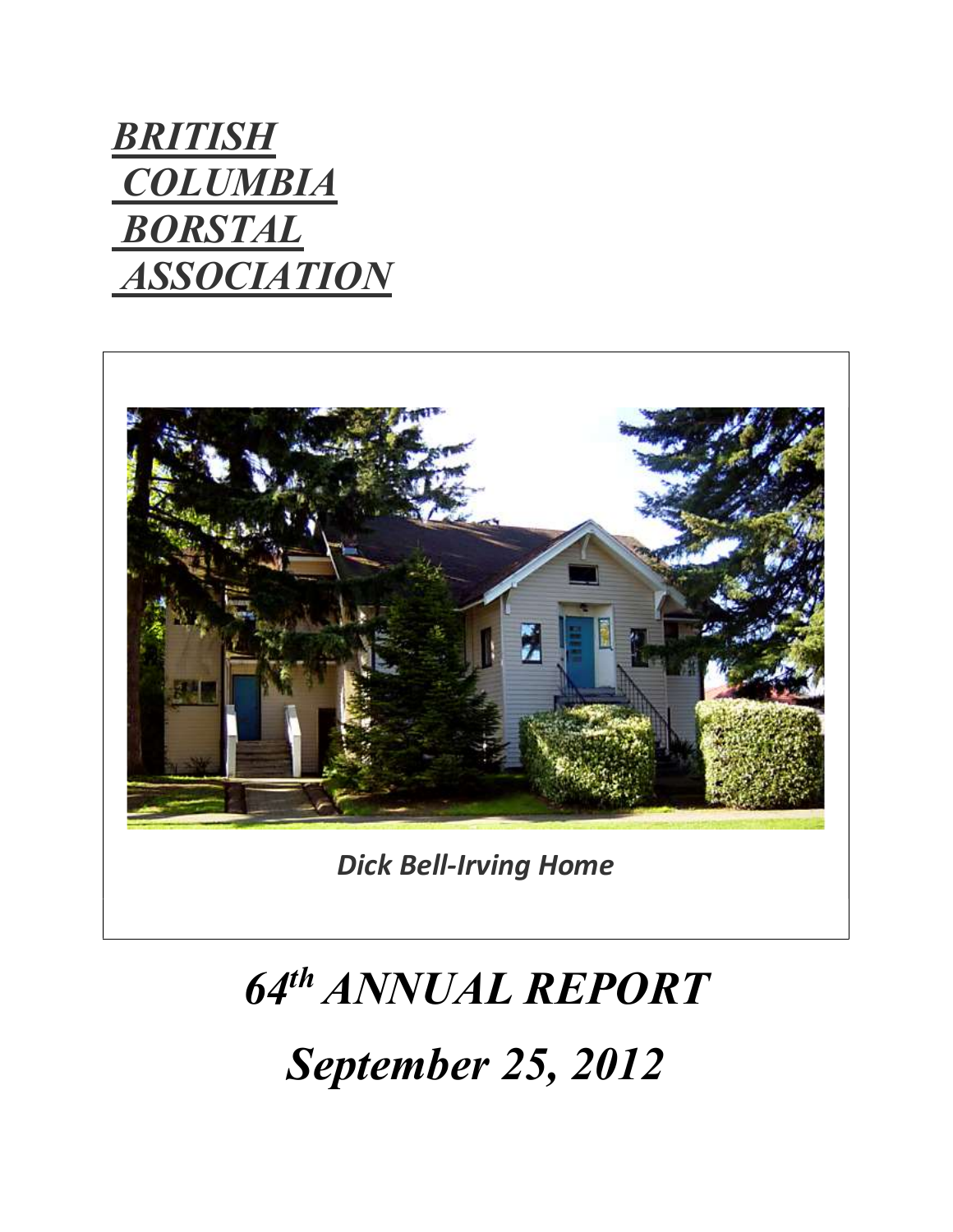#### B.C. BORSTAL ASSOCIATION

#### BOARD OF DIRECTORS - 2011/2012

| Glenn Canuel               | President       |
|----------------------------|-----------------|
| Adrienne Lee               | Vice-President  |
| Anson Lo                   | Treasurer       |
| John Grywinski             | Secretary       |
| <b>Frank Hunaus</b>        | <b>Director</b> |
| Roselynn Verwoord          | <b>Director</b> |
| <b>Benedikte Wilkinson</b> | <b>Director</b> |
| Sheila Fauman              | <b>Director</b> |
| Patti McLaughlin           | <b>Director</b> |

#### ADVISORY COUNCIL

| Terry Blythe    | Lynne Connell                | <b>Rupert Bullock</b>             |
|-----------------|------------------------------|-----------------------------------|
|                 | <b>STAFF</b>                 |                                   |
| Dave Bahr       | $\qquad \qquad$              | <b>Executive Director</b>         |
| Ana M. Portillo | $\qquad \qquad \blacksquare$ | <b>Administrative Coordinator</b> |
| Kimberly Wong   | -                            | Job Placement Program             |

#### DICK BELL-IRVING HOME

| Don Hermanson         | <b>Residential Manager</b> |
|-----------------------|----------------------------|
| Nigel Wong            | <b>Residential Staff</b>   |
| <b>Sidney Philip</b>  | <b>Residential Staff</b>   |
| Shaveta Gahunia       | <b>Residential Staff</b>   |
| Poonam Dhaliwal       | <b>Residential Staff</b>   |
| <b>Ronald Murillo</b> | <b>Residential Staff</b>   |
| Parminder Parmar      | <b>Residential Staff</b>   |
| Steven May            | <b>Residential Staff</b>   |
| <b>Stanley Wu</b>     | <b>Residential Staff</b>   |
| Ritva Karajaoja       | <b>Residential Staff</b>   |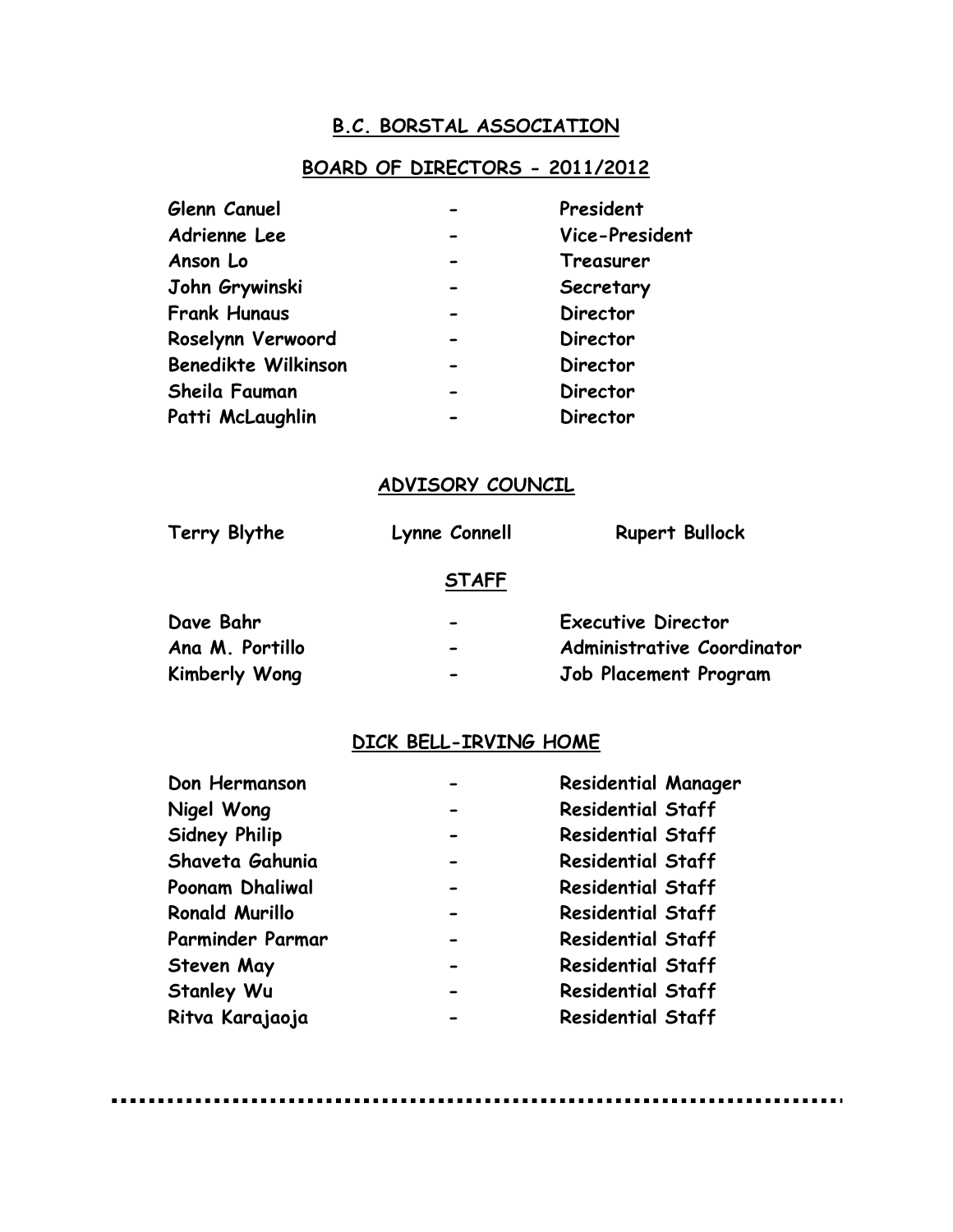#### PRESIDENT'S REPORT

It is a pleasure to present the President's report to the  $64<sup>th</sup>$  Annual General Meeting. For the past year I have been the Association's Board President. A role made easier by the involvement of the other Board Directors who I would like to thank for their hard work and ongoing dedication and commitment to the Association. I would also like to thank all of our staffs who work diligently on a daily basis to support our residents at the Dick Bell-Irving half-way house. It is through their efforts that have helped us achieve our goal of successfully reintegrating offenders back into the community.

We have accomplished a great deal this past year. The Board approved a revised Policy & Procedures manual which updated our Governance policies and established a set of expectations and standards for the Association and the Dick-Bell-Irving residence. The Board made the strategic decision to add two (2) additional beds to the Dick Bell-Irving house increasing the capacity from thirteen (13) to fifteen (15) beds. Along with this decision DBI took the opportunity to renovate and update the remainder of the house. This is currently underway. Carpets removed with new flooring, exterior & interior decorating and repairs of fixtures, stairs etc. are underway. The decision to add the two bedrooms at DBI meant that a permanent location was required for the Associations administration offices and in February 2012 a three (3) year lease was entered into with City in Focus to accommodate the administrative services. The two decisions will provide much needed additional revenue and reduce the administrative overhead costs by two thirds (2/3). During the fiscal year a new House Manager was hired, Don Hermanson who will oversee the renovations and be responsible to provide the leadership necessary to provide a secure, safe and supportive environment for both staff and residents.

The Board can be proud of the accomplishments of the past year and as we address our future I am confident that the Board will provide the strategic planning and leadership to make the decisions for our future direction whether it involves new partnerships and alliances, providing an additional residence for the aboriginal or handicapped offenders and/or the homeless, or developing social enterprise programs.

I also want to take this opportunity to recognize the achievements of VPD members…… and …… as they receive their awards for community Crime Prevention. The B.C, Borstal Association recognizes them both as leaders and as role models in our community.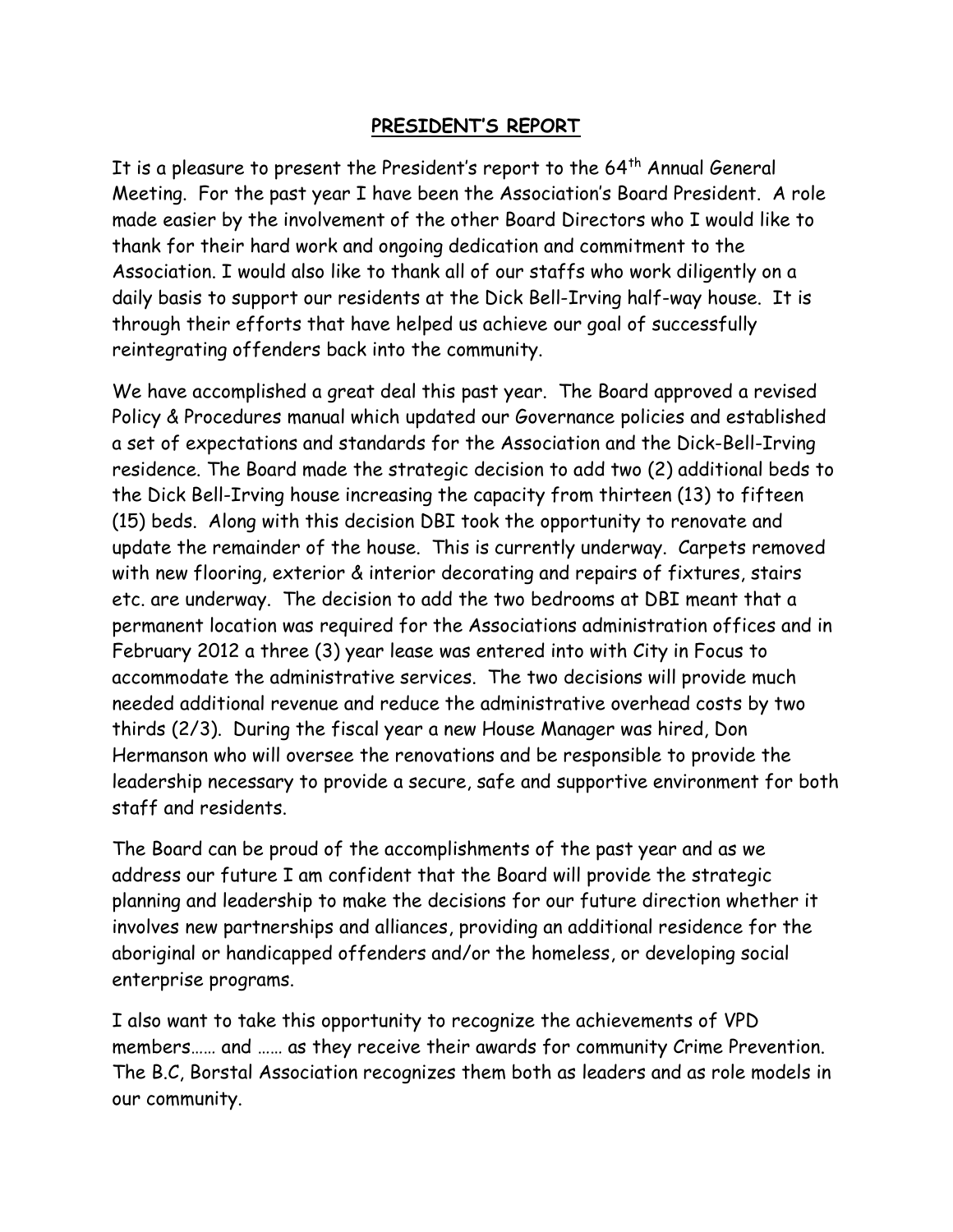Glenn Canuel, President

#### Executive Director's Report

Good evening and welcome to the 64<sup>th</sup> AGM of the B.C. Borstal Association. It has been my pleasure to have been the Associations Executive Director since June 2011. Looking back on the changes with the Association over the 2011-2012 fiscal year I am struck by just how many changes and accomplishments have occurred.

When I first arrived in June 2011 the plan was to move our head office from the very expensive Broadway Avenue location to a yet to be renovated space in the basement of the Dick Bell-Irving Half-Way house. As an interim step, until the basement renovations were completed, we were able to secure a temporary location at the City in Focus office space at Quebec &  $3<sup>rd</sup>$  Avenue. We therefore relocated our head office to the 3<sup>rd</sup> Avenue location in September 2011. This move reduced our annual head office lease costs from \$47,000+ to \$10,500.

In January 2012 the Board of Directors made significant changes in direction for the Association:

- 1. The Board decided that the BC Borstal Association head office would remain at the City in Focus location and the Executive Director was ask to negotiate a longer term lease. A new three (3) year lease was signed with City in Focus in March 2012. The new lease kept the annual costs approximately the same as what was in place during the interim period with the Association continuing to have use of the boardroom, meeting room and kitchen. City in Focus also agreed to install windows on the exterior wall, to increase our working space and to install a wall separating the Borstal space from the interior hall.
- 2. The Board decided to increase the capacity at DBI from 13 to 15 beds which represents an annual increase in revenue by \$38,288. Approval from Corrections Service of Canada to increase DBI capacity was received in March 2012.
- 3. The Board decided to expand DBI's admission criteria to accept additional "First Nations" residents. A protocol agreement was reached with Circle of Eagles in March 2012 for DBI to accept First Nation residents directly from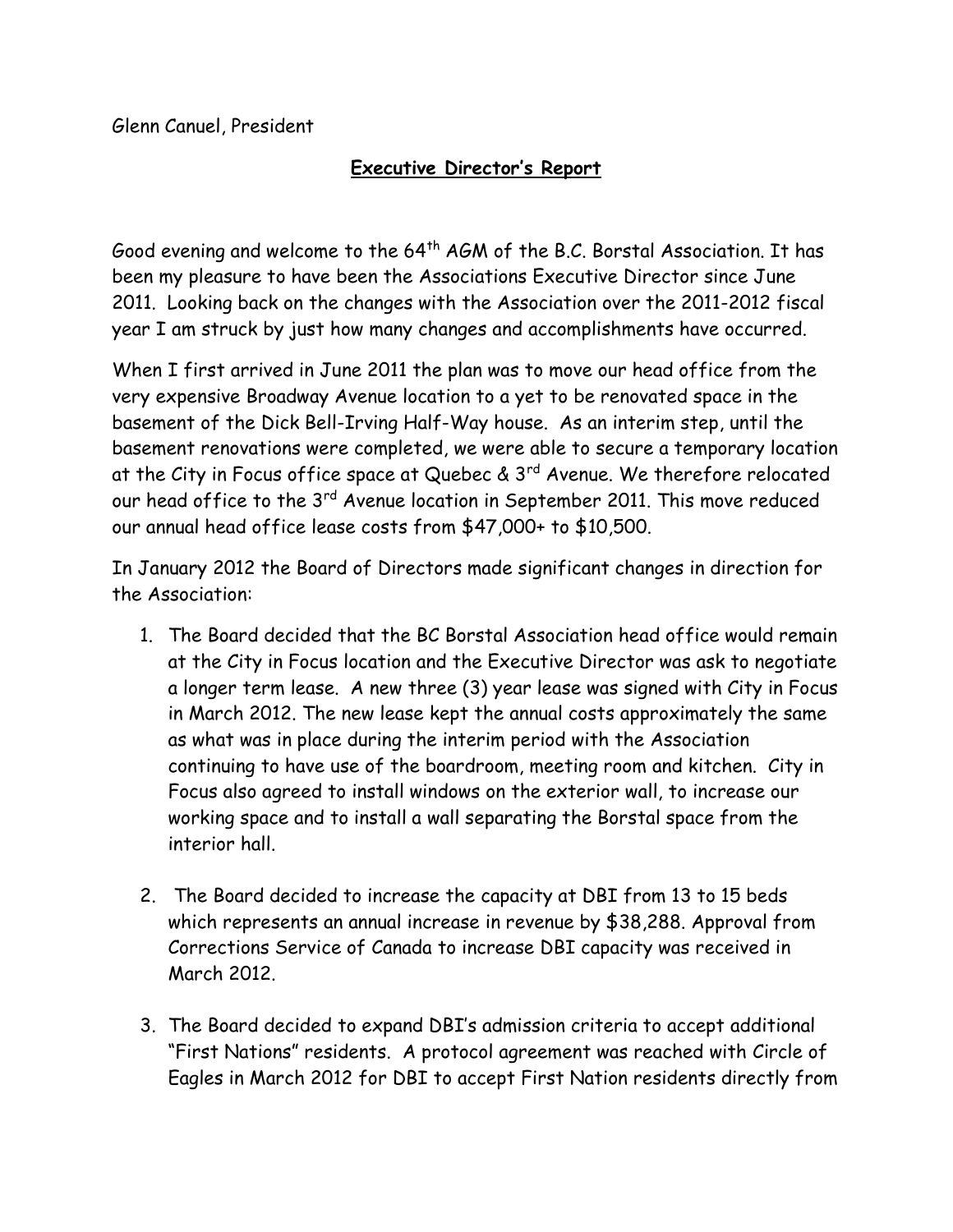Circle of Eagles with DBI having access to the traditional programs at the Circle of Eagle residence.

During the 2011-2012 fiscal year a number of management/administrative matters were decided:

1. A new B.C. Borstal Association Policy & Procedure Handbook was completed. Parts 1 detail the Association's Governance policies and Part 2 details the Operating Policies for the Dick Bell-Irving Half-way House. Included in Part 1 is a revised personnel policy which covers the terms of employment for all head office and DBI staff. Included is a new four (4) step compensation grid.

Both Part 1 and Part 2 outline "BEST PRACTICES" for the Association.

- 2. The porch area at DBI was renovated in November 2011 to provide a separate office for the CORCAN Employment Coordinator. This space provides the necessary privacy for the coordinator to conduct resident interviews as well as the security necessary to access the Federal Offender Management System (OMS).
- 3. During the year DBI experienced two serious bedbug outbreaks. The house was sprayed on three (3) different occasions and a new bedbug protocol policy was approved detailing preventative methods and procedures. A decision was made to replace the wooden bed frames and mattresses with new metal frames, mattresses and bug proof mattress covers. The recommendation was also made to gradually replace the carpeted area and furniture with hard finish surfaces. This is now underway along with the other renovations.
- 4. In March 2012 a delegated food menu, food preparation, food purchase, food preparation and expenditure control system was implemented at DBI under the leadership of the House Manager.
- 5. A number of staff changes occurred during the fiscal year. Sidney Phillip stepped down as House Manager in February 2012 but continues as one of DBI's caseworkers. Sidney held the House Manager position for over a year and his contributions and commitment to DBI are greatly appreciated.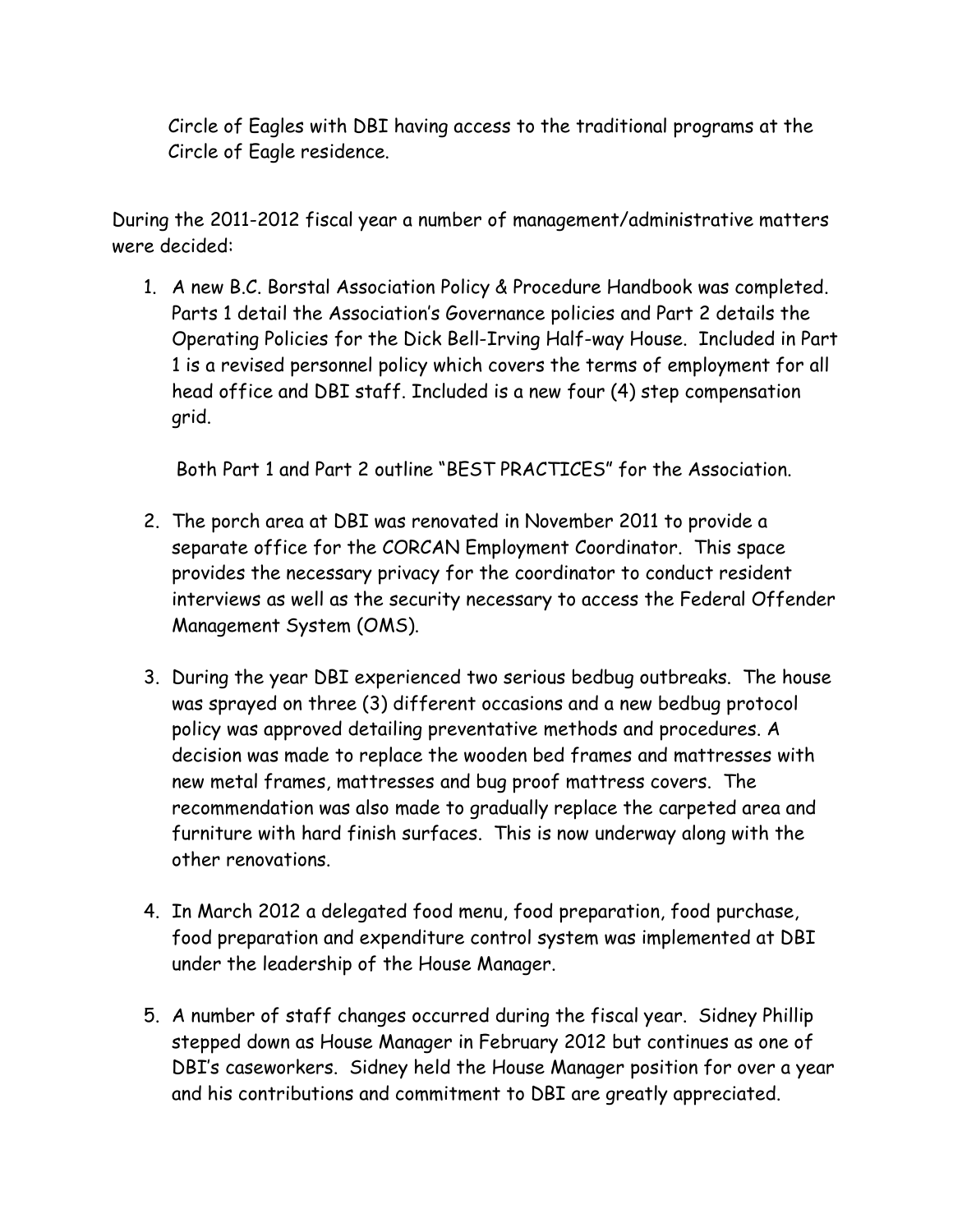Sidney continues to provide the leadership necessary to hold our "Lifers" group program which meets monthly at DBI.

Don Hermanson replaced Sidney, first in an acting capacity and after a competition confirmed as the new House Manager. We look forward to working with Don in the coming months as the renovations and upgrades at DBI are completed. One of the changes, which have already been implemented, is the hiring of some retired staff to work as casual/relief workers mainly during the night shift.

6. Staff training. A continued effort has been taken to ensure all DBI staff is fully trained meeting employment requirements requiring first aid and food safe certificates. In addition training opportunities have been present for ongoing training in crisis intervention, conflict resolution and management training.

I am extremely optimistic as we enter the next fiscal year. In the next few weeks the renovations and upgrades will be completed at DBI. Our new 15 bed capacity will provide C.S.C with additional resources and options and at the same time will maximize the B.C. Borstal Associations resources. The will be new challenges as we:

- 1. Expand our program offerings at DBI especially as we work with "Circle of Eagles" and increase the involvement of citizen volunteers through the assistance of Cindy Allan, the C.S.C. volunteer coordinator.
- 2. Strengthen our case management approach at DBI including the development of a culture of acceptance while ensuring all standards of compliance are met.
- 3. Accept a larger number of residents including "First Nations" residents.
- 4. Continue to strengthen our operating practices at DBI and expand our staff development opportunities.
- 5. Identify and expand our future "Vision" as an Association which might involve: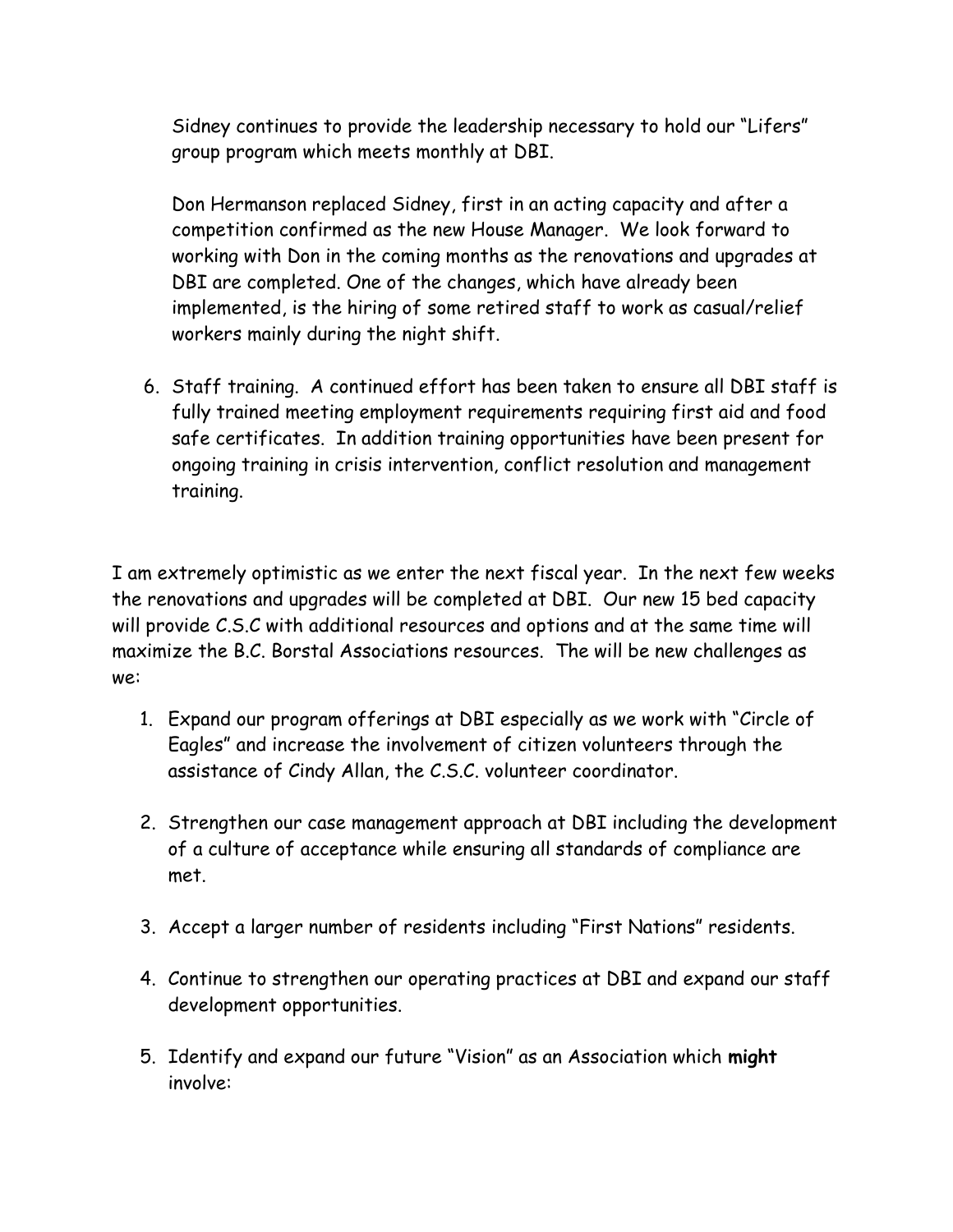- The implementation of a Social Enterprise program in conjunction with the CORCAN program.
- Identifying other expansion options including social and secondary housing for the mentally ill, homeless, First Nation population etc.

In closing I would like the Board for providing me the opportunity to be the Executive Director of the Association for the past year. I have thoroughly enjoyed the experience which has been made possible by the Board's commitment, dedication and leadership.

I would also like to thank all the CSC managers and staff who have worked closely with DBI and me. I have appreciated their timely counsel and assistance over the past year. Especially their understanding and patience.

Of course everything is only possible with a strong team & the outcomes of this past year have been easier to accomplish due to the strong support of staff. Ana continues is bring a knowledge and dedication to her job that helps keep us in line fiscally and her advice is always greatly appreciated. I'd be lost without her help. To Don and the DBI staff "THANK YOU" for helping to make DBI a positive experience for the residents. It is comforting to know that the operation is in your capable hands.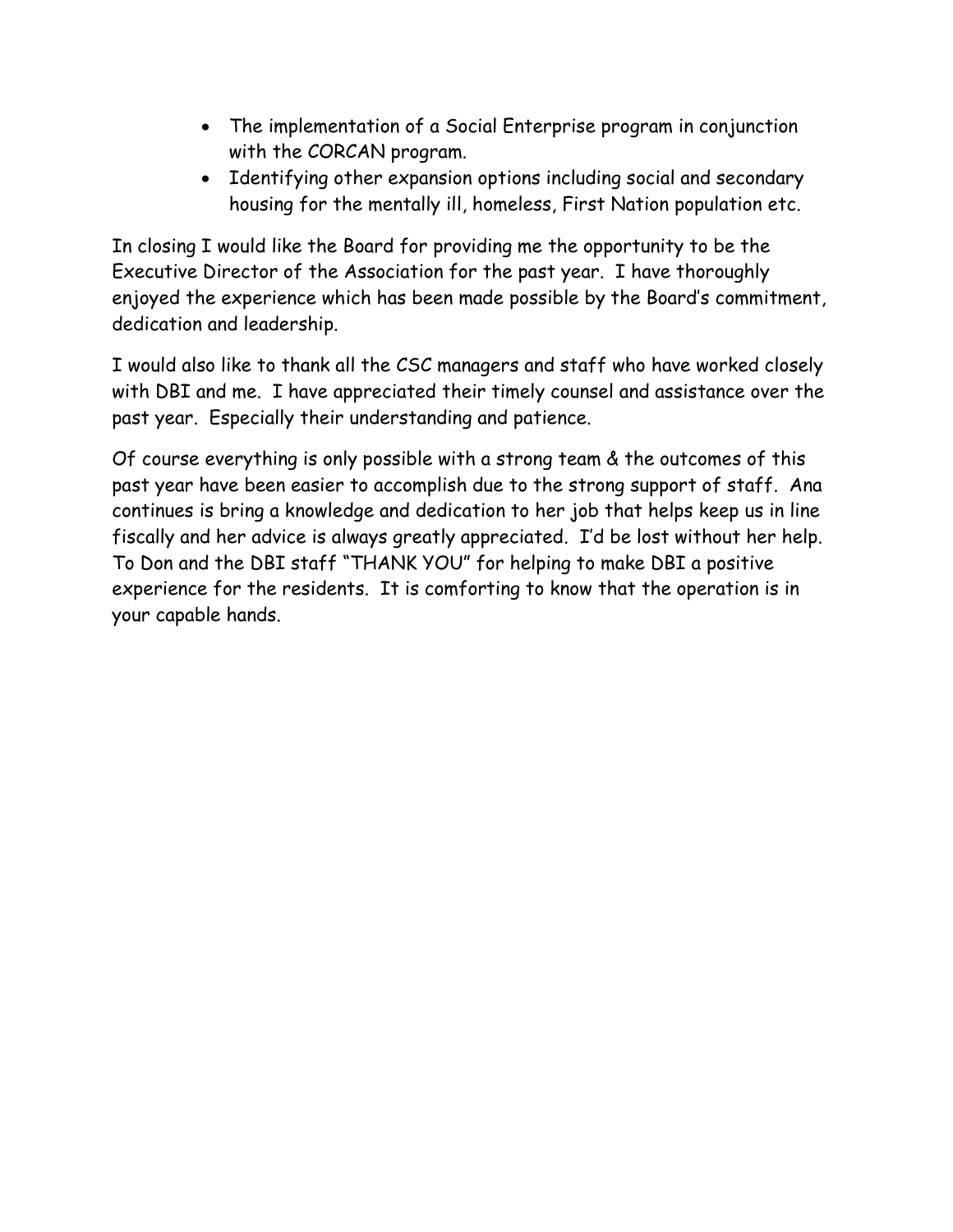#### Dick Bell-Irving Halfway House 2011-2012 Manager's Report

#### Philosophy

We continue to adhere to a philosophy providing a home environment for residents who are in the process of reintegrating to society while maintaining supervision to promote public safety. In order to provide this service, we have developed a partnership with the Correctional Service of Canada, Vancouver Police, the St Leonard's Volunteer Program and the in- house Employment Program.

#### **Renovations**

In order to enhance livability for residents, several upgrades were done to the house. We increased the number of residents we are able to accommodate from 13 to 15 by providing two extra single rooms. All rooms have been renovated by installing hardwood floors, painted vibrant colours and placing partitions in the shared rooms to allow more privacy. In addition, we renovated the resident's kitchen, living room, hallways and basement. The exterior of the house has been power washed and the fence has been painted. A volunteer has also come in to plant fruits and vegetables in the garden and the residents have been diligent in maintaining it. Thanks to the donations of the volunteer program, the house has received new appliances and household items. We have also replaced the stove, refrigerator television, and barbeque.

#### Staffing/Training

Currently we have a house manager, four full time staff and four relief staff. Providing opportunities for staff development has been a high priority. Staff members have completed the following programs: Occupational First Aid, Food Safe, Offender Management Systems, Motivational Interviewing and Risk Assessment training. We have maintained regular staff meetings on a bi- monthly basis.

 As house manager, I attended a CorCan presentation on developing employment opportunities, a public safety forum at Capilano University, a BCYHHA/CSC conference on the pending changes in corrections and a conference on Aboriginal issues in the justice system.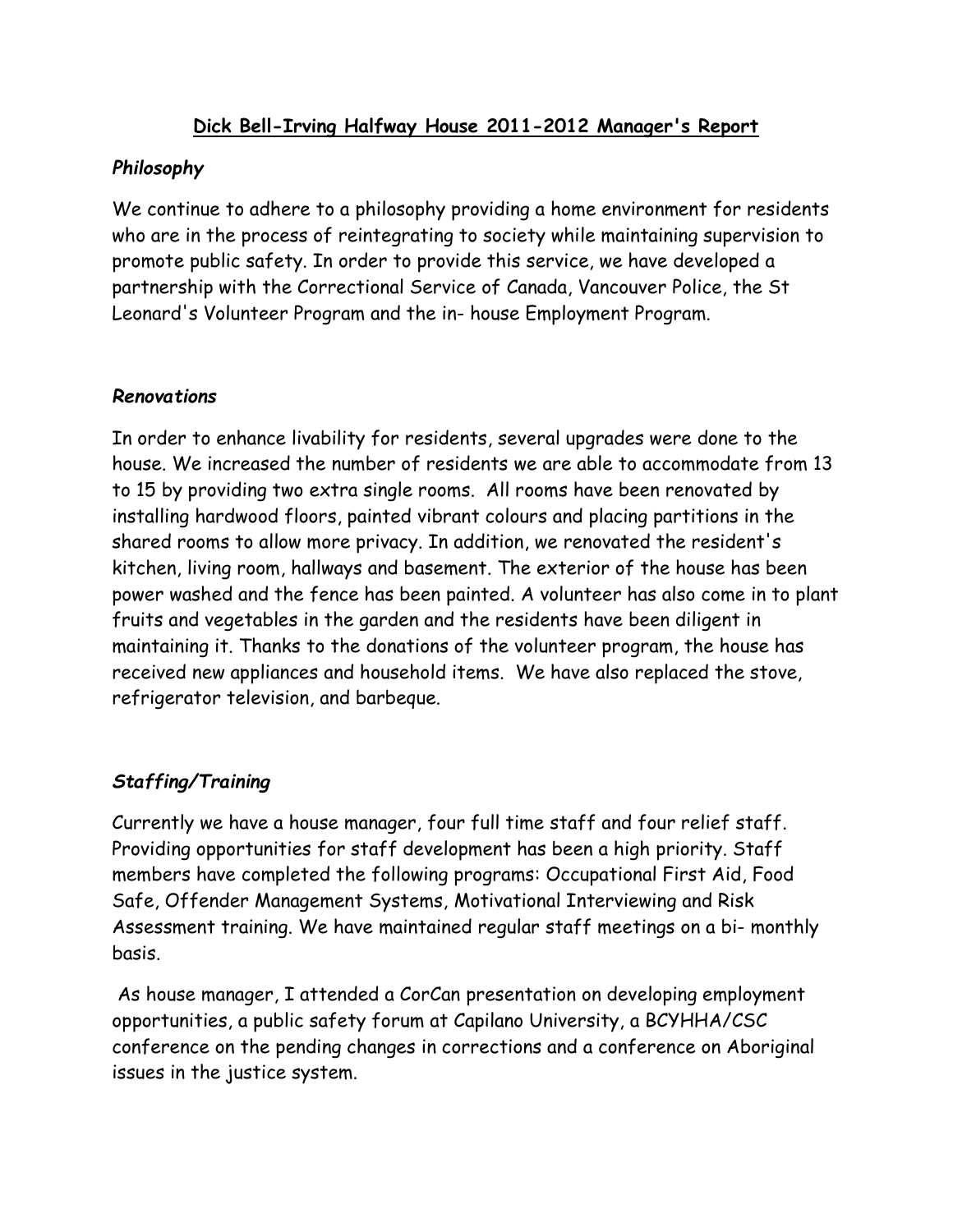#### Volunteer Program

We have coordinated with Cindy Allen of the St. Leonard's Volunteer Program and have arranged various activities with the residents such as cooking nights, movie nights, hiking trips and sporting events.

#### Residents

We have created an atmosphere where the majority of residents have found employment or have enrolled in upgrading programs while living at DBI. Majority of our residents have gone on to reach full parole and are able to be independent when they move out. Staff have worked hard day to day to provide support to residents during this transitional period.

#### Information Fairs

I and some of the staff have attended information fairs at the various institutions to spread the word about the house and the services we provide. We have found them useful in recruiting and selecting future residents who are suitable for our place.

Since our house renovations are essentially completed, the focus in the coming year is to provide training and improve quality of service. I am grateful for the support of the Borstal management team and the devoted staff at DBI. Next year, our goal is to create a platform for residents in order for them to fully realize their individual potential.

Thank you,

Don Hermanson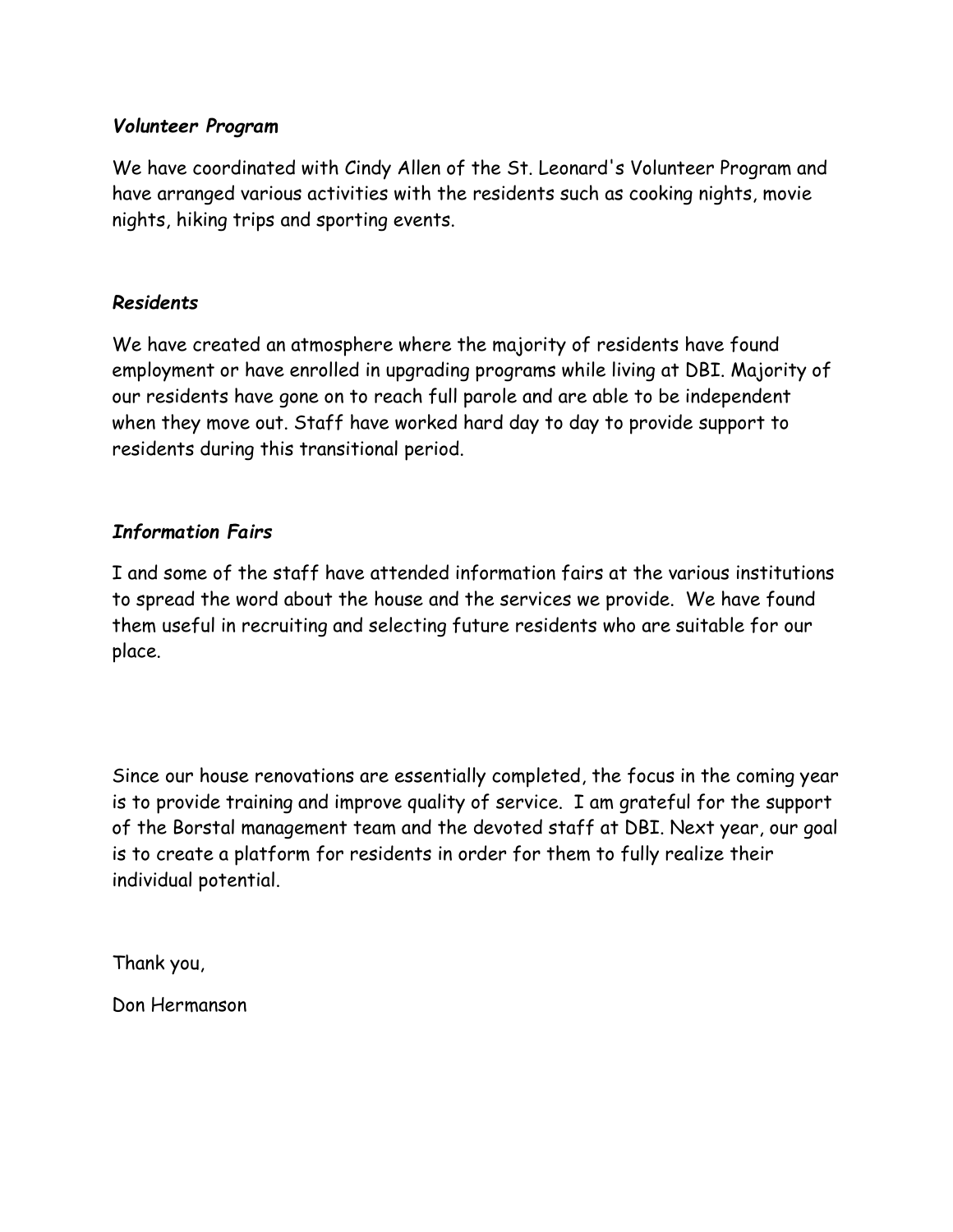#### Job Placement Program

 The BC Borstal Association administers the CorCan Job Placement Contract which is implemented as a means for newly released federal offenders to develop the necessary skills to obtain gainful employment in the community. The original mandate of the program has not changed over the years and to this day, the Job Placement Program plays an integral role in helping clients transition from incarceration to pro-social living. During the 2011-2012 fiscal year, the BC Borstal Job Placement Program provided assistance to 159 individuals with various employment services and had a total of 94 placements in full or part time positions.

There are a number of different services that the Job Placement Coordinator provides to individuals looking to re-enter the work force. The initial intake & strategy planning meeting is essential for identifying what employment areas need to be expanded and for recognizing employment interests and skill. Following this initial interview, the individual receives personalized assistance according to their needs and some of the services provided include: computer training, employability & social skills preparation, job search workshops, one-on-one counseling, resume & cover letter writing workshops, interview preparation and transportation services. In order to facilitate this effectively, a weekly employment skills workshop is held at the Vancouver Parole office with the assistance of the Volunteer Coordinator and her team of volunteers.

 In addition to pre-employment assistance, the Job Placement Program also provides clients with support and resources for as long as necessary once an individual has secured employment. Work gear such as steel toed boots, hard hats, high visibility safety vests and work gloves can be purchased through CorCan funding in order to allow these individuals to work. Vocational training is also arranged through the program and working in conjunction with the Programs Manager at Vancouver Parole, clients looking to upgrade their employment/vocational skills are able to do so. Some examples of training courses include Occupational First Aid Level 1, 2 & 3, Forklift Certification, FoodSafe, WHMIS, Fall Protection, Skid Steer Loader Operator Certification etc. These courses are valuable in assisting clients to obtain the necessary credentials for job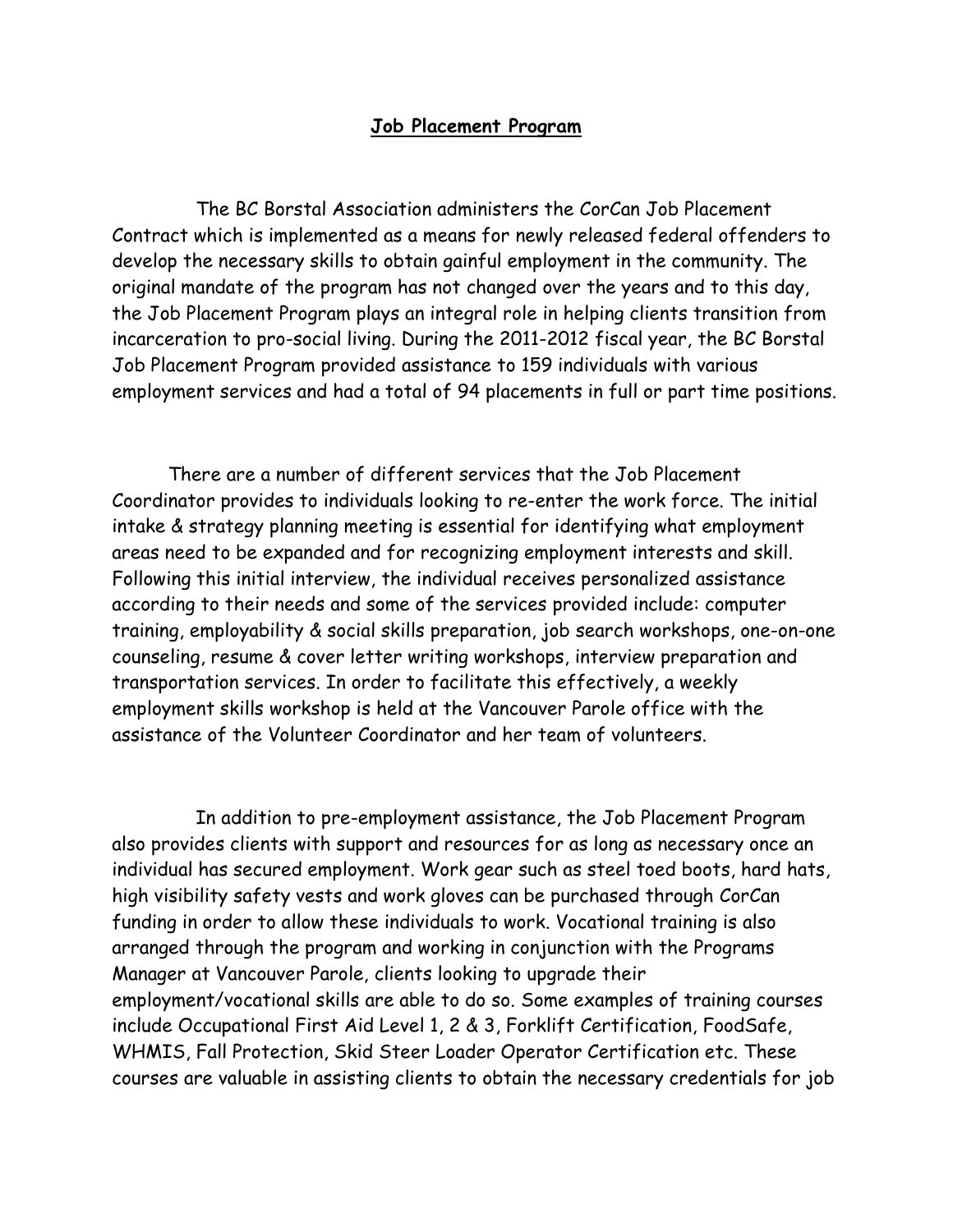opportunities and help them to gain additional skills and training in order to be competitive in the work force.

The clientele for the Job Placement Program consists of all referred peoples that make up the population of the Vancouver Community Corrections jurisdiction and this includes individuals on day parole, full parole and statutory release. The Job Placement Coordinator works closely with community partners and parole officers to ensure open lines of communication and effective methods of motivation and encouragement. Community Residential Facilities are visited on a weekly basis to promote this community involvement and include: our own Dick-Bell Irving House, Guy Richmond Place, St. Leonard's Libby House, Salvation Army Harbour Light, Circle of Eagles Lodge and Salvation Army Belkin House ECRF. All clients have been assessed as requiring a moderate or high level of need in the area of education and employment. That being said, no one is ever turned away and the Job Placement Coordinator ensures that each individual seeking employment assistance is either helped directly or referred to other community employment resources if the needs level cannot be met.

Kimberly Wong

Job Placement Coordinator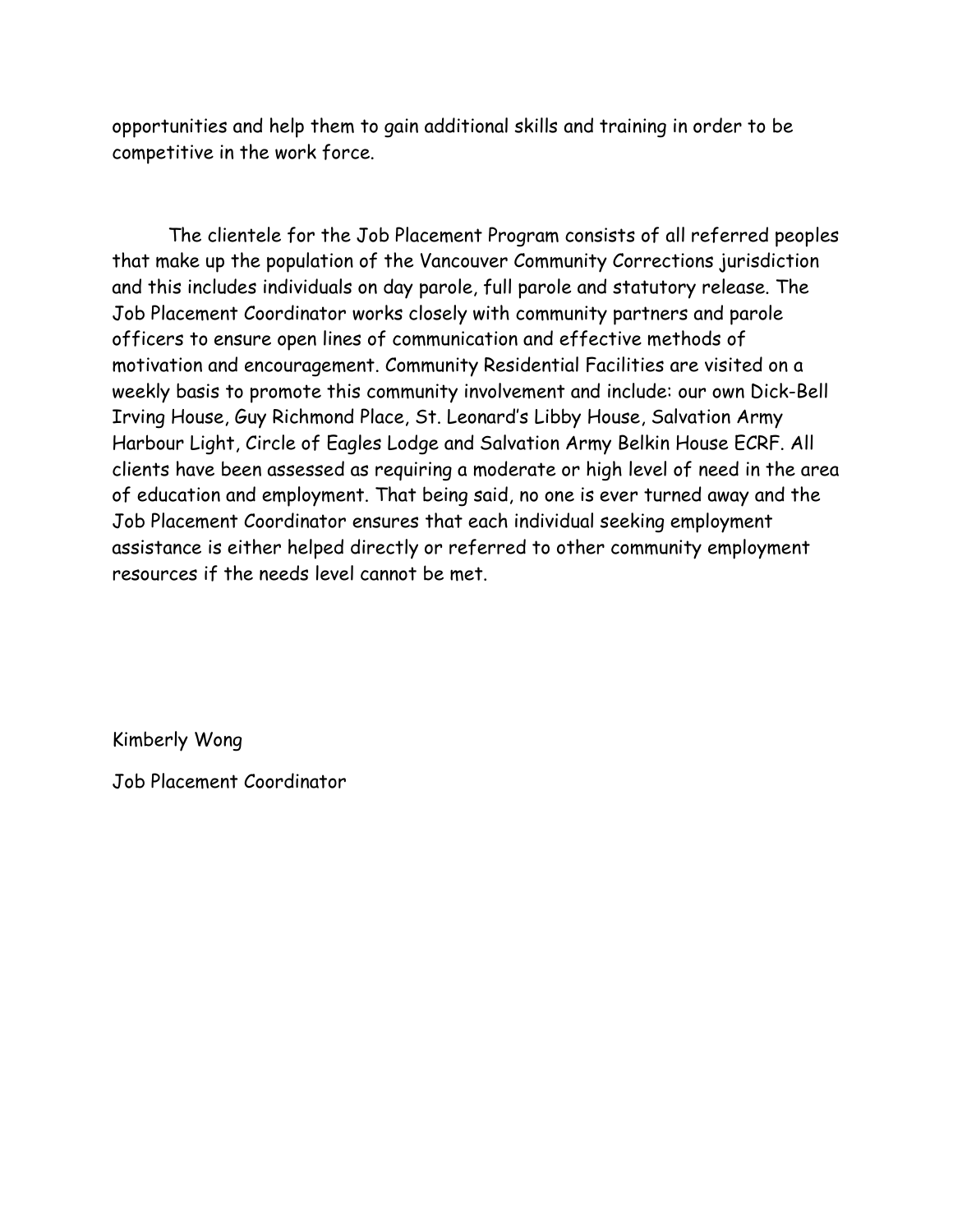### Chief Constable R.J. Canuel awaRd FOR COMMUNITY CRIME PREVENTION

#### Community Crime Prevention Excellence

| 2012 | <b>Constable Steve Hanuse</b>                              |
|------|------------------------------------------------------------|
| 2011 | <b>Constable Richard Lavallee</b>                          |
| 2010 | <b>Constable Jodyne Keller</b>                             |
| 2009 | <b>Constable Roger Rai</b>                                 |
| 2008 | <b>Constable Mark Jarvie</b>                               |
| 2007 | <b>Detective Lindsey Houghton</b>                          |
| 2006 | <b>Constable Brent Haines</b><br>& Constable Ciaran Feenan |
| 2005 | <b>Constable Rick Shaaf</b>                                |
| 2004 | <b>Sergeant Mark Graf</b>                                  |
| 2003 | <b>Sergeant Joanne McCormick</b>                           |
| 2002 | <b>Constable Teresa Buckoll</b>                            |
| 2001 | <b>Sergeant Steve Gibson</b>                               |
| 2000 | <b>Constable Ken Lemckert</b>                              |
| 1999 | <b>Corporal Jeannie Yee</b>                                |
| 1998 | Sergeant Kash Heed                                         |

Presented by the British Columbia Borstal Association